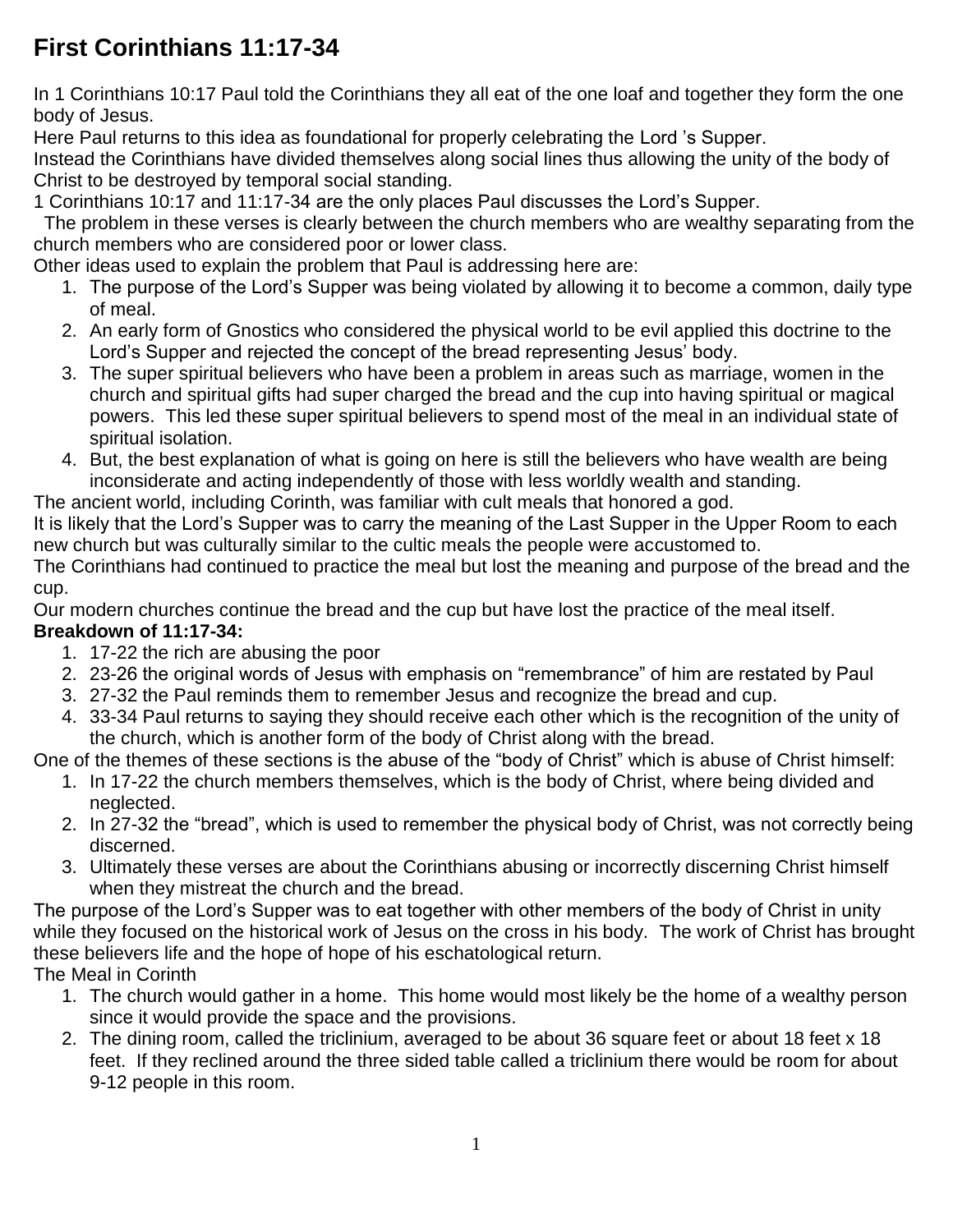3. Another room that would have been used in a situation called the atrium. The Atrium was a larger room similar to a courtyard in the house and was used as an entry way. This usually held about 30- 50 people.

Look at samples of each room at this site: <http://gbgm-umc.org/umw/corinthians/house.stm>



#### **Sample Plan of a Roman House plan of Domus**

| A            | atrium      | formal entrance hall        |
|--------------|-------------|-----------------------------|
| $\mathsf{A}$ | ala         | "wings" opening from atrium |
| $\mathsf{C}$ | cubiculum   | small room; bedroom         |
| Cu           | culina      | kitchen                     |
| E            | exedra      | garden room                 |
| $\mathsf{P}$ | peristylium | colonnaded garden           |
| Т            | taberna     | shop                        |
| Ta           | tablinum    | office; study               |
| Tri          | triclinium  | dining room                 |
| V            | vestibulum  | entrance hall               |
|              |             |                             |



<http://visual.merriam-webster.com/arts-architecture/architecture/roman-house.php>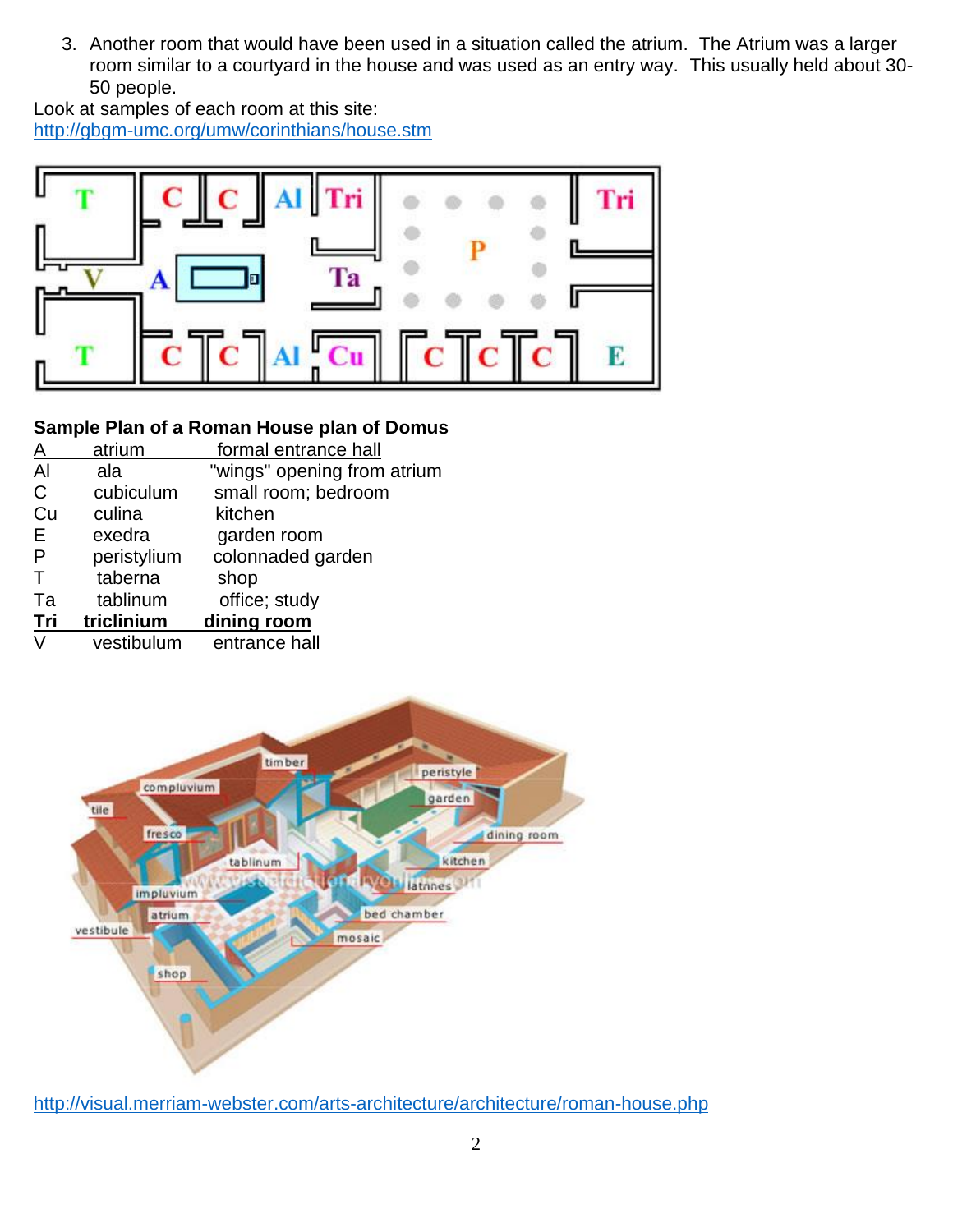

INTERIOR OF AN ANGIENT ROMAN HOUSE. Said to have been that of Sallust. PERIOD : B.C. 20 TO A.D. 20.

#### Collection of Floor Plans and Houses of Romans

<https://oncourse.iu.edu/access/content/user/leach/www/c414/houses.html>

The Romans were a society based on social class. It would not be expected in other gatherings to mix the social classes together, but instead to gather, sit and eat in your appropriate social class. This practice continued into the Corinthian's celebration of the Lord's Supper. Their problem was they continued to recognize social classes from the temporal world but failed to recognize the Body of Christ, the church, as the eschatological people. This was the new order for the new age.

It is important to note here that Paul does not reject the social classes nor does he tell the people to do away with social classes. Paul does not expect the rich to give their possessions to the poor so that the rich themselves are poor or so that all may be equal. Paul does expect the rich and the poor to be mature enough to recognize that they belong to the body of Christ and are a people of the next age.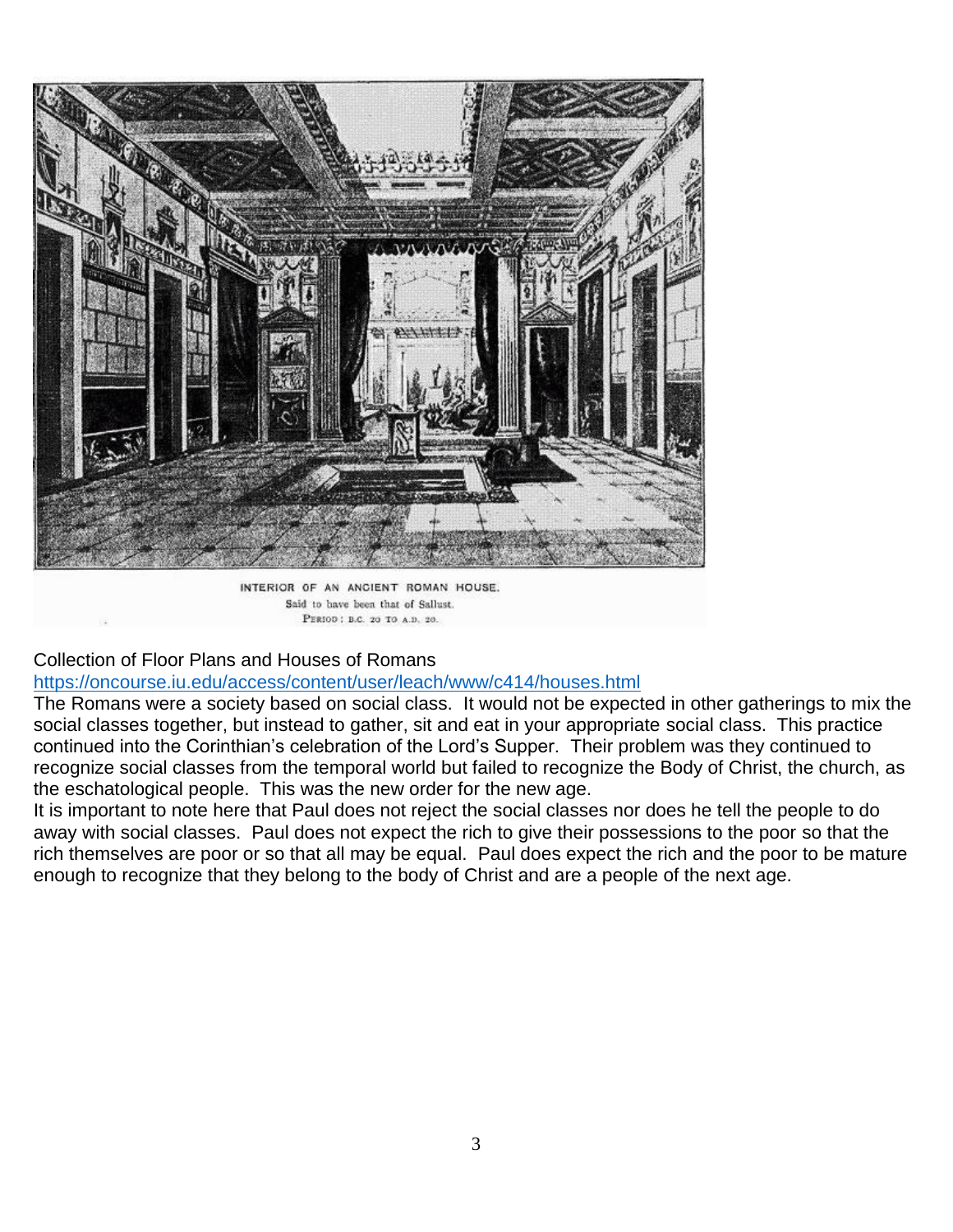## **First Corinthians 11:22-34**

## **11:22**

## **"Shall I praise you for this? Certainly not!**

Why Paul will not praise them or except what they are doing is found in the next verse.

#### **11:23**

The reason Paul will not accept their behavior is they know what the tradition of the Lord's Supper means and they know how they should behave.

"received" (παρελαβον) (parelabon)– it means "to receive." This is the word that translates the Hebrew word "quibble" which means to receive tradition which has been passed on."

"**passed on**" ( $\pi \alpha \beta \delta \omega \chi \alpha$ ) (paredox)– It means "teaching". It is used in 1 Cor. 11:2. This is another technical term in Judaism for the oral transmission or religious instruction. It is being used to refer to traditions that Paul received and passed down orally. Paul did not receive this information by reading.

"**from**"  $(\alpha \pi o)$  - means "from". This word indicates that Paul did not receive this information directly from the Lord.

In this verse Paul would be saying "I received a tradition that goes back to the Lord that I passed on to you."

Jesus did not tell or reveal this to Paul but someone, probably one or more of the other apostles, told it to Paul. The apostles had received it from the Lord on the night of the Last Supper.

The phrase "**on the night he was betrayed**" are probably part of the oral tradition that helps put the following words in context. They were probably not something Paul added but something that came along.

#### **11:24**

#### **"This is my body"**

- 1. The use of this phrase is in the context of Semitic imagery. It is completely out of context for the disciples at the Last Supper to have thought that the bread Jesus passed around the table had turned into his flesh. They could not have understood that when he said "This is my body" that somehow the bread had replaced Jesus' body or had miraculously somehow become an extension of his body. Other examples are:
	- a. 1 Cor. 10:4 "the rock was Christ"
	- b. Gal. 4:25 "Hagar is Mount Sinai"
- 2. The focus was that his physical body was going to be handed over to death as a sacrificial offering both:
	- a. for them
	- b. instead of them (**Isaiah 53:12)**

**"Which is for you"** is found in Luke's account and is used by Paul.

There are two forms of this tradition that have been handed down to us:

- 1. Mark (Mark 14:22) and Matthew (Matt. 26:26)
	- a. Matthew adds "eat" as imperative or the voice of command
	- b. Matthew adds "for the forgiveness of sins."
- 2. Luke (Luke 22:19) and Paul (1 Cor. 11:23)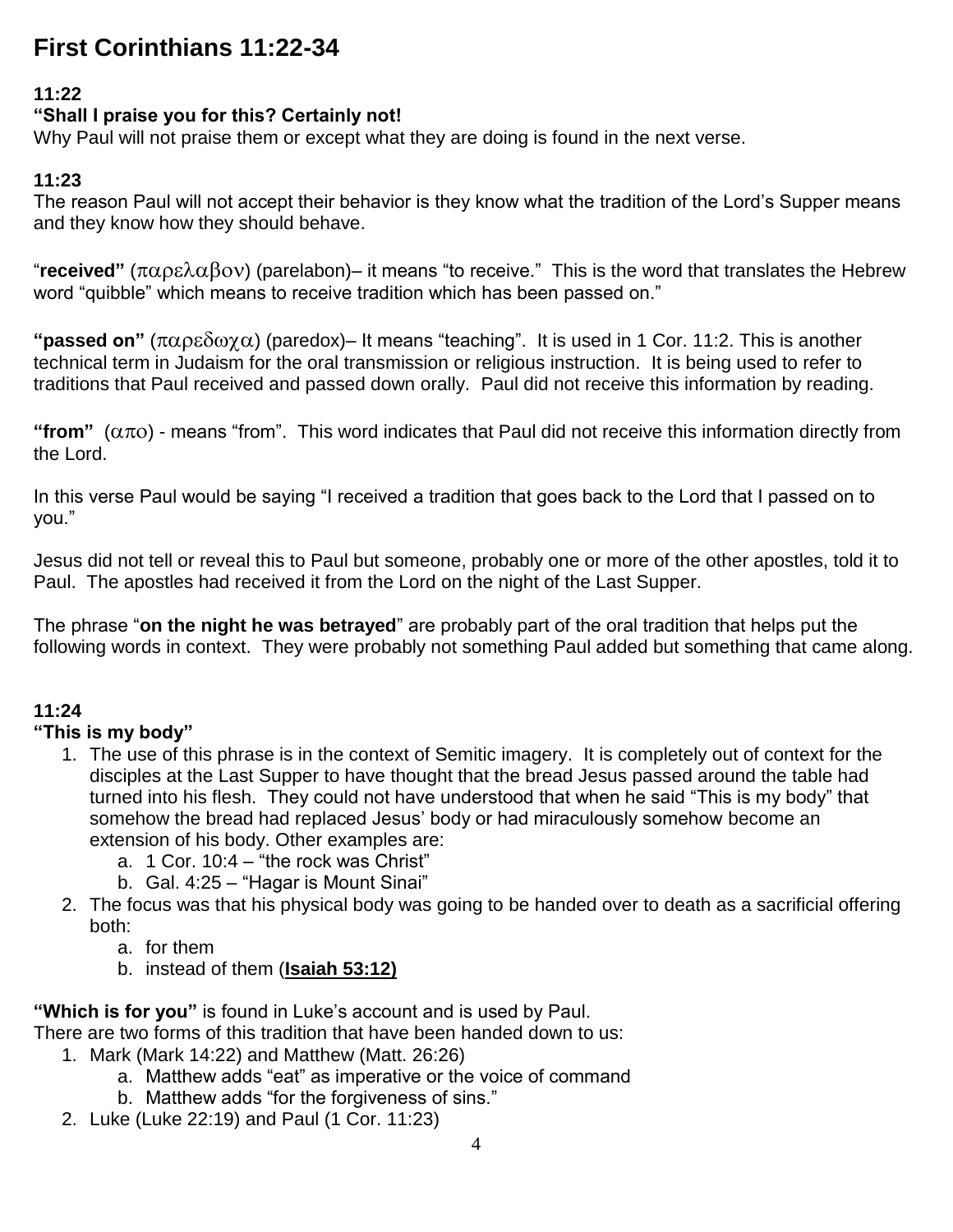- a. Luke and Paul use the verb "give thanks" instead of "bless"
- b. Eating the bread is not imperative
- c. "which is for you; this do in my remembrance" is added to the bread
- d. have the phrase "after supper"
- e. Do not have the blessing of the cup
- f. Does not mention them all drinking from the cup
- g. The cup saying is different: "This cup is the new covenant in my blood" or "This is my blood of the covenant."

Paul quotes Jesus as saying "do this in remembrance of me". This refers to remembering what his body was for. It was a sacrifice for sins.

Hebrews 10:19-21 – "living way opened for us through the curtain, that is, his body."

## **11:25**

The bread and cup sayings are separated by the meal. One was at the beginning of the meal and the other at the end.

- "This cup is the new covenant, in my blood" 1 Cor. 11:25
- "This cup is the new covenant in my blood which is poured out for you." Luke 22:20
- "Drink from it, all of you. This is my blood of the covenant, which is poured out for many for the forgiveness of sins." Matt.26:27
- "This is my blood of the covenant, which is poured out for many" Mark 14:24

## **11:26**

**"For"** returns us to Paul's words to the Corinthians.

Paul now gives his reason for quoting the tradition he handed down to the Corinthians.

The Corinthians remember the words and they still have the Supper. The Corinthians have forgotten the meaning and the purpose for having the remembrance meal.

What is the purpose? What is the meaning? Paul answers that in 1 Cor. 11:26: "Proclaim the Lord's death until he comes"

The focus of the meal is the Lord's death since "death" is in the emphatic position. It literally says: "the *death* of the Lord you proclaim until he comes."

The Corinthians new spiritual condition or their lack of maturity have prevented them from recognizing the two features of the Lords' Supper:

- 1. The Death of the Lord (first coming)
- 2. The Return of the Lord (second coming)

Why are these two things important? Many reasons, but one is we are living our lives between these two events.

The Greek is the word "proclaim" is " $\kappa\alpha\tau\alpha\gamma\gamma\epsilon\lambda\lambda\epsilon\tau\epsilon$ " (kataggellete) it means "proclaim" and is used with the idea of making a solemn announcement by word of mouth.

- 1. The verb is indicative not imperative.
- 2. The Lord's Supper is a visual sermon or an object lesson that proclaims the message.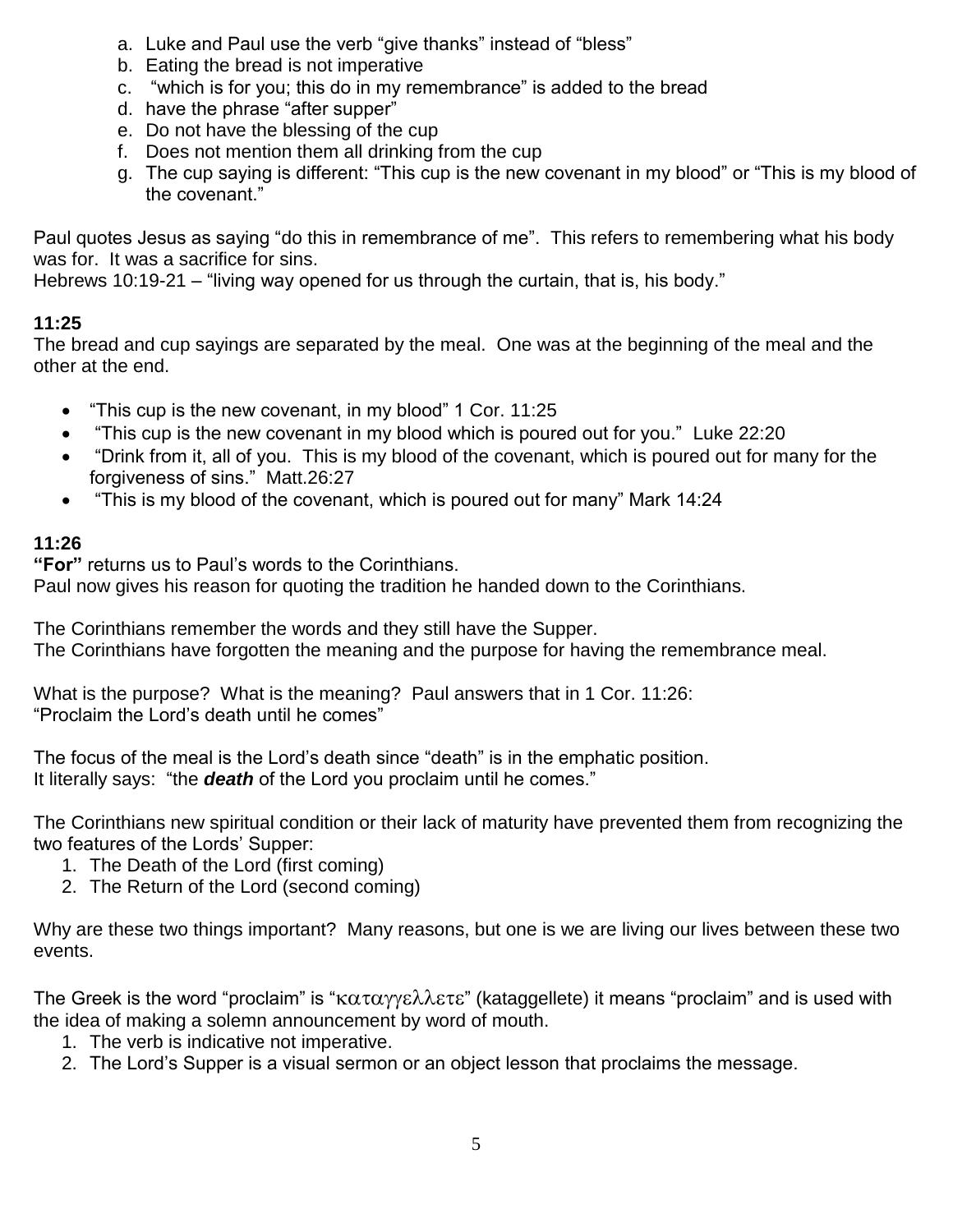#### **11:27**

Partaking of the meal in an unworthy manner is now the theme.

"Unworthy" is " $\alpha$ v $\alpha \xi$  $\alpha$  $\alpha$ " (anazios) and it means "unworthily or not in accordance with their value." An example of eating the meal in an "unworthy" (or "not in accordance with the value" or purpose of the meal) manner would be:

- 1. to eat for selfish reasons
- 2. to use the meal as social entertainment
- 3. to simply fail to recognize the Lord's death
- 4. to fail to remember his coming return
- 5. to have sin in your heart such as lack of love towards others, etc.

"Guilty" is a technical legal term to express liability. In its construction here it can mean to the person sinned against or the crime itself. It can mean:

- 1. Guilty of sinning against the Lord . . . desecrating the Lord's Table. This puts some sacred nature on the elements and the meal itself. Paul was not concerned with the actual bread and cup but with how they were treating each other.
- 2. Held liable for the Lord's death. Paul would then be saying that the purpose of the meal was to proclaim the Lord's death and return. By losing this meaning the Corinthians are facing the same guilt as those responsible for his death (body and blood) the first time. To be "guilty of his body and blood" means they are "liable for his death"

| ενοχος σται           |  | του σωματος και του αιματος το |  |                              | κυριου |
|-----------------------|--|--------------------------------|--|------------------------------|--------|
| Guilty will be of the |  |                                |  | body and of the blood of the | Lord.  |

Partaking of the meal in an unworthy manner then is equal to sharing the guilt of those who put him to death.

Dishonoring the symbol of the king (example: burning the flag) is an act of dishonoring the one the symbol represents.

""" ("a") "or" instead of " $\kappa \alpha i$ " ("kai") "and" Since the bread and cup were passed at different times during the meal you could drink or eat one in an unworthy manner without eating or drinking the other in an unworthy manner.

"cup of the Lord" is the cup of fellowship with the Lord. Consider 1 Cor. 10:21 – "cup of demons" which indicates you are fellowshipping and drinking in the presence of demons.

#### **11:28**

To avoid dishonoring the symbol a man should make sure he is who he should be. Are you in the right state of mind and are you acting in an acceptable manner that is worthy of claiming to be in right standing with the king?

"Examine" is δοκιμαζω (dokimazo). It means to examine and to approve after examination. This word refers to testing metals of a coin to see if they are genuine.

In this case when  $\delta$ o $\kappa$  $\mu$  $\alpha \zeta$  or is applied to the believer in Jesus Christ that believer should examine himself to see if he is what he says he is. Are you a Christian? Then examine yourself to see if you really are a Christian.

After "dokimazo" there are two appropriate responses: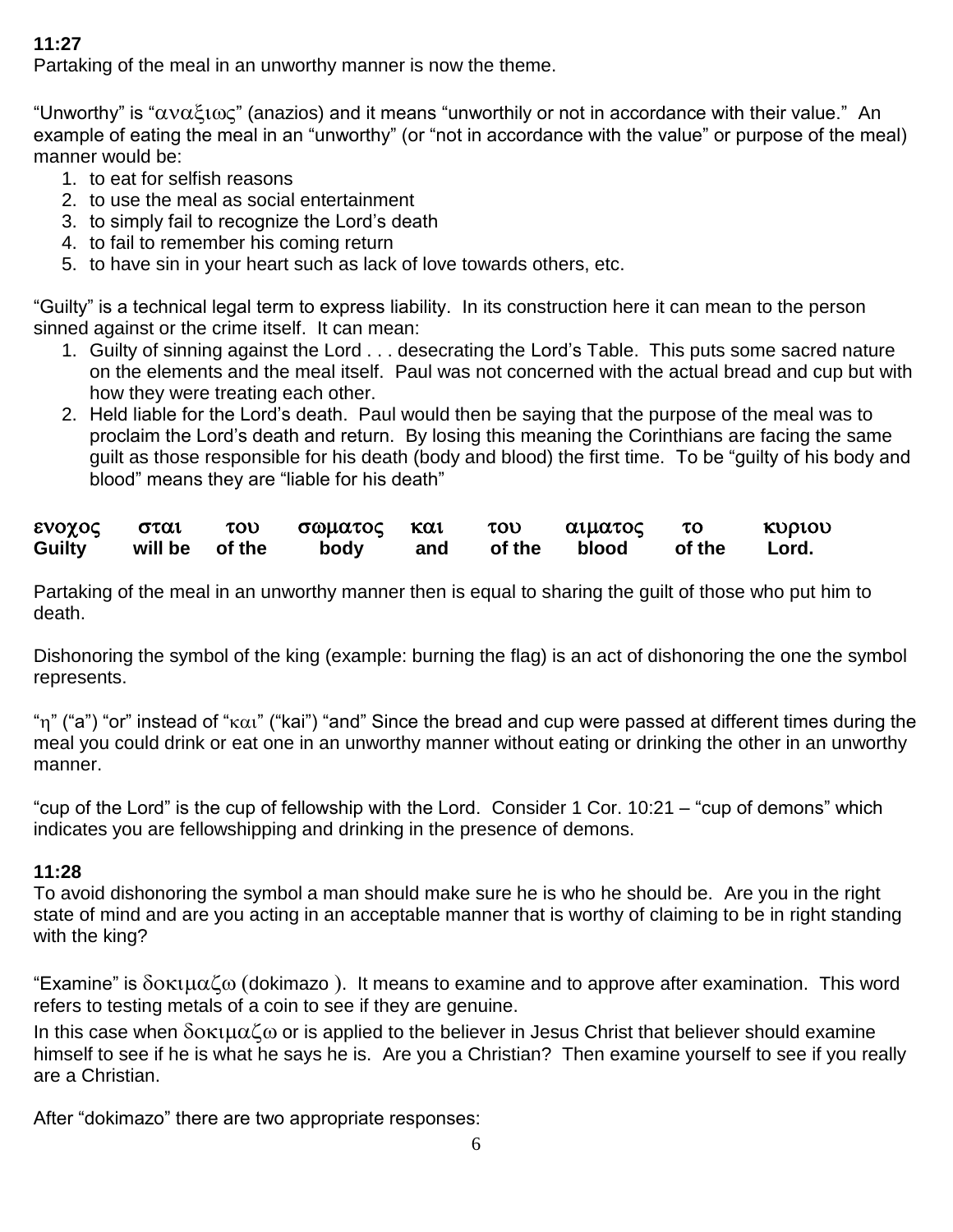- 1. Yes, you are approved in your thoughts and actions.
- 2. No, you are not but you have made corrections before you eat and drink.

Notice the reference to "eats the bread" and not to "eats the body." Another verse that undermines the concept of transubstantiation.

#### **11:29**

"Recognizing the body" means not to recognize his death. "Recognizing" is the word "dokimazo" again.

This is not a reference to the bread but to what the bread represents – the death of the Lord.

This verse is warning against:

- 1. Turning the supper into a normal, common meal
- 2. Eating and drinking without "dokimazo" (eating without examining yourself would be eating unworthily.)
- 3. Not judging yourself correctly.

## **11:30**

Spiritual problems do lead to physical problems in many cases (Not all though.) Because of their poor spiritual condition and failure to develop spiritual understanding the Corinthians had suffered illnesses and death.

Even in a church such as Corinth that had the gift of healings (12:9, 28) the members were still sick and dying. In this case because of their failure to recognize the Lord's body and his death.

## **11:31 – We can judge ourselves**

"If" is " $\epsilon$ t" with the indicative. This form is used for a contrary to fact conditional clause. Or, the second class condition "if and it is not true."

"judged ourselves" has the verb "judged" in imperfect tense which means we should make judging ourselves a continuous practice. This refers back to 11:28 where it is said "a man ought to examine himself before he eats of the bread and drinks of the cup." So the judging of ourselves is the " $\delta$ o $\kappa$  $\mu$ o $\zeta$ o" of examining of ourselves to see if we are what we should be.

If we habitually tested ourselves and came to a correct conclusion we would not need to be judged by the Lord.

Notice Paul says "if *we* judged ourselves". Paul does not say "if *you Corinthians* judged yourselves"

## **11:32 – God can judge us**

Even judgment by the Lord is an act of love and grace for he is disciplining us so we will not be condemned with the world.

Hebrews 12:4-13 – endure hardship as discipline

## **11:33**

"So then" is "  $'$  ' $\sigma\sigma\tau\epsilon$ " (hoste) and introduces the logical conclusion of Paul's criticism of the Corinthian's failure to practice the Lord's Supper correctly.